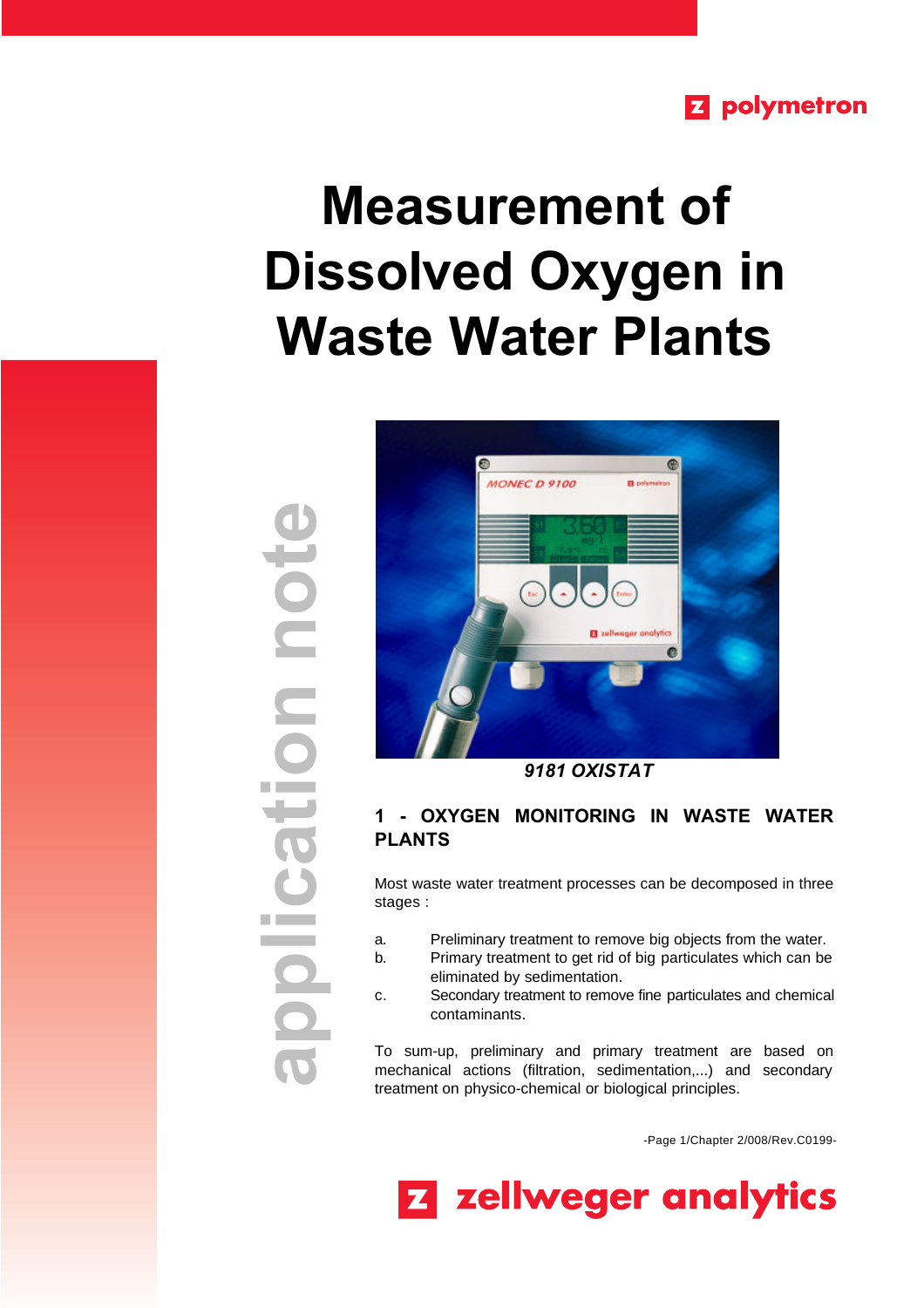

The secondary treatment often consists in a two stage process :

\* a biological treatment (for biodegradable products elimination),

\* a physico-chemical treatment (for non-biodegradable pollutants or suspended solids elimination).

The biological treatment is also called aeration, as the principle is to put the waste water in contact with bacteria, which feed on the organic compounds (carbonaceous and nitrogenous) in presence of a high level of dissolved oxygen (bacteria need oxygen to live and be active). The reaction in the aeration tank is the following : the bacteria consumes the free oxygen and

produces  $CO<sub>2</sub>$  (carbonaceous compounds oxidation). In the meantime, ammonia successively oxidises into nitrites (NO<sub>2</sub>) and nitrates (NO<sub>3</sub>): this is the nitrification (nitrogenous compounds oxidation).

One of those three technologies can be implemented to ensure a correct aeration of the basin: \* the bacterial bed (the simplest)

- \* the activated sludge basin (the most frequently used)
- \* the submerged bed (new technology)

In the case of an activated sludge basin, the oxygenation can be carried out either by surface aeration (brushing) or by diffusion of air bubbles from the basin bottom.

This aeration requires energy. In fact, a lot of energy : approximately 60 to 70% of the electricity used on a treatment plant is used for the aeration.

This explains why a close monitoring of dissolved oxygen is so important :

\* too much oxygen in the aeration tanks means a huge waste of money,

\* not enough oxygen in the tank means a bad treatment efficiency or, worse, a biomass destruction.

The analyser is generally installed at the edge of the tank. The sensor, mounted on a probe, is immersed at a depth of 2 meter max. into the water. The 4-20 mA signal is used to adjust the air injection via a control device (PLC i.e.).

Normal working range : 0 to 3 ppm, sometimes higher. Typical working value: 1.5 ppm.

#### **2 - SYSTEM CONFIGURATION**

The 9181 OXISTAT T is dedicated to measurements in waste water plants and is composed of:

\* a transmitter with 2 analog outputs and 4 alarm relays,

\* a sensor with 10 meter cable,

\* all the parts needed for a 2 year operation.

09181=A=XXXX 9181 OXISTAT T

| $XXX = 0000$ | standard version  |
|--------------|-------------------|
| $XXX = 0011$ | with RS485        |
| XXXX = 3000  | NEMA 4X           |
| XXXX = 3011  | NEMA $4X + RS485$ |
|              |                   |

-Page 2/Chapter 2/008/Rev.C0199-